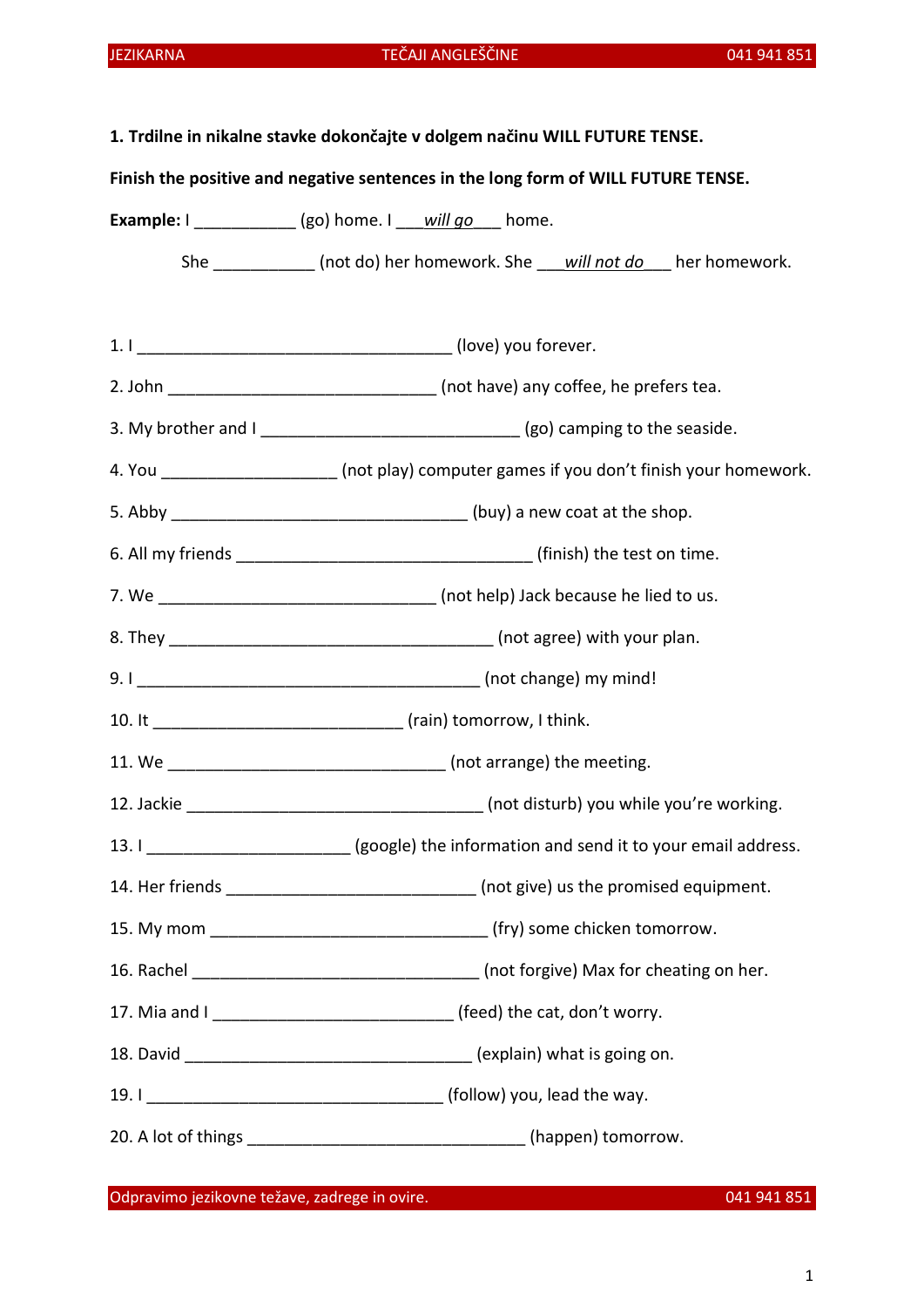# 2. Write sentences with the short form of will future tense.

## Stavke zapišite s kratko obliko will future časa.

**Example:** We will get a new TV. We'll get a new TV.

Odpravimo jezikovne težave, zadrege in ovire.<br>041 941 851 1. She will not bring the laptop.  $\blacksquare$ 2. I will probably make something for dinner. 3. They will not be friends again. \_\_\_\_\_\_\_\_\_\_\_\_\_\_\_\_\_\_\_\_\_\_\_\_\_\_\_\_\_\_\_\_\_\_\_\_\_\_\_\_\_\_\_\_\_\_\_\_ 4. We will try to avoid the conflict. 5. It will be sunny and clear tomorrow. \_\_\_\_\_\_\_\_\_\_\_\_\_\_\_\_\_\_\_\_\_\_\_\_\_\_\_\_\_\_\_\_\_\_\_\_\_\_\_\_\_\_\_ 6. He will not arrange a meeting.  $\Box$ 7. I will not bring the books. \_\_\_\_\_\_\_\_\_\_\_\_\_\_\_\_\_\_\_\_\_\_\_\_\_\_\_\_\_\_\_\_\_\_\_\_\_\_\_\_\_\_\_\_\_\_\_\_\_\_\_\_ 8. You will listen to me. \_\_\_\_\_\_\_\_\_\_\_\_\_\_\_\_\_\_\_\_\_\_\_\_\_\_\_\_\_\_\_\_\_\_\_\_\_\_\_\_\_\_\_\_\_\_\_\_\_\_\_\_\_\_\_\_ 9. She will not agree with your plan. \_\_\_\_\_\_\_\_\_\_\_\_\_\_\_\_\_\_\_\_\_\_\_\_\_\_\_\_\_\_\_\_\_\_\_\_\_\_\_\_\_\_\_\_\_\_ 10. We will not answer your questions. \_\_\_\_\_\_\_\_\_\_\_\_\_\_\_\_\_\_\_\_\_\_\_\_\_\_\_\_\_\_\_\_\_\_\_\_\_\_\_\_\_\_\_ 11. He will ask her to marry him. The same state of the state of the state of the state of the state of the state of the state of the state of the state of the state of the state of the state of the state of the state of t 12. I will not listen to you anymore! 13. She will not like it when she sees it. \_\_\_\_\_\_\_\_\_\_\_\_\_\_\_\_\_\_\_\_\_\_\_\_\_\_\_\_\_\_\_\_\_\_\_\_\_\_\_\_\_\_\_ 14. It's true, I will not lie. \_\_\_\_\_\_\_\_\_\_\_\_\_\_\_\_\_\_\_\_\_\_\_\_\_\_\_\_\_\_\_\_\_\_\_\_\_\_\_\_\_\_\_\_\_\_\_\_\_\_\_\_\_\_\_ 15. We will not live in Los Angeles. \_\_\_\_\_\_\_\_\_\_\_\_\_\_\_\_\_\_\_\_\_\_\_\_\_\_\_\_\_\_\_\_\_\_\_\_\_\_\_\_\_\_\_\_\_\_ 16. You will notice it if you pay attention. 17. I will ignore what you've just said. \_\_\_\_\_\_\_\_\_\_\_\_\_\_\_\_\_\_\_\_\_\_\_\_\_\_\_\_\_\_\_\_\_\_\_\_\_\_\_\_\_\_\_\_ 18. He will print 20 pages for me. \_\_\_\_\_\_\_\_\_\_\_\_\_\_\_\_\_\_\_\_\_\_\_\_\_\_\_\_\_\_\_\_\_\_\_\_\_\_\_\_\_\_\_\_\_\_\_\_ 19. They will not remain in the EU. \_\_\_\_\_\_\_\_\_\_\_\_\_\_\_\_\_\_\_\_\_\_\_\_\_\_\_\_\_\_\_\_\_\_\_\_\_\_\_\_\_\_\_\_\_\_\_ 20. We will play football all afternoon.